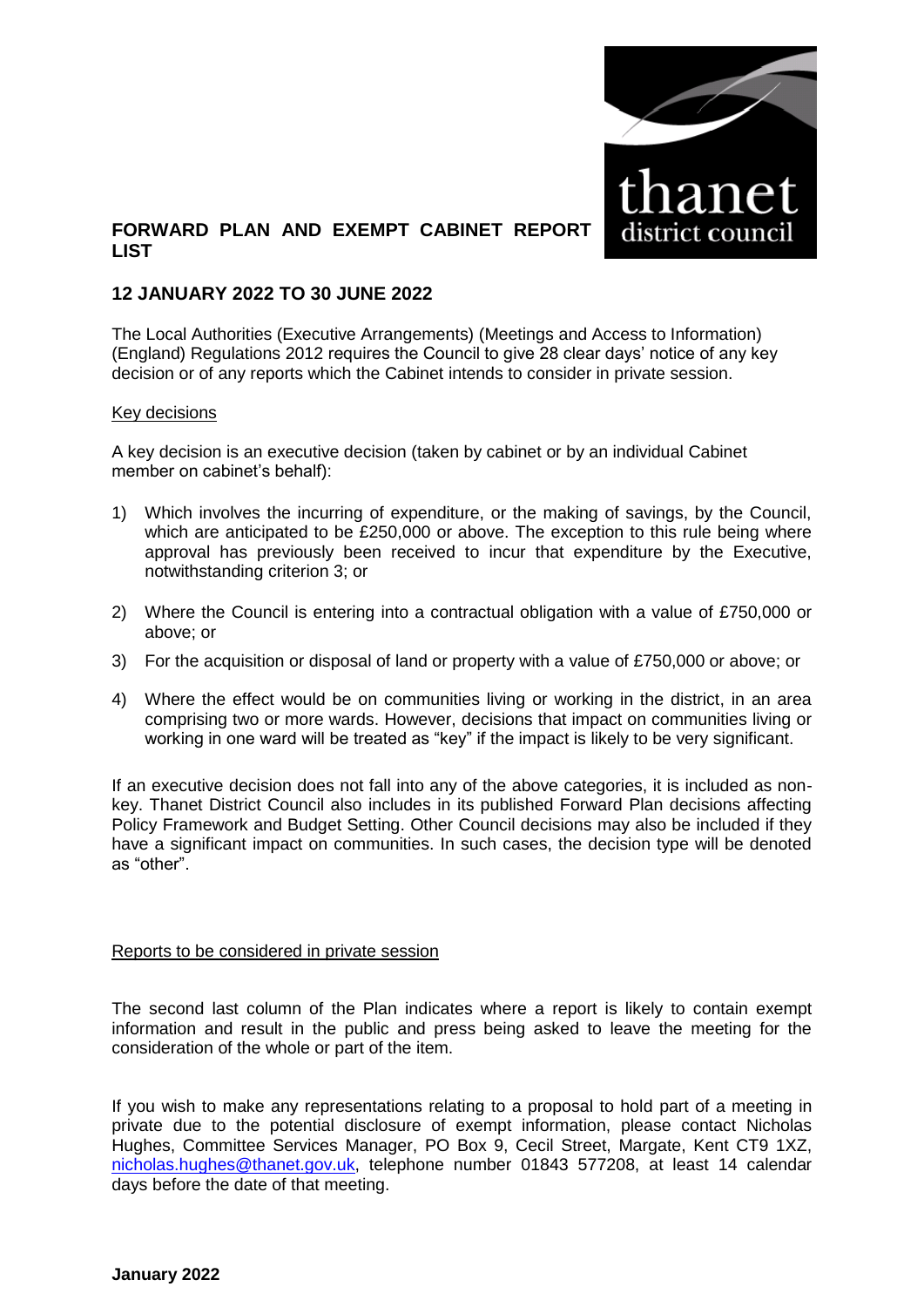At least 5 clear (working) days before the meeting, the Council will publish on its website a notice giving details of representations received about why the meeting should be open to the public and a statement of its response.

The Plan represents a snapshot of decisions in the system as at the date of publication. It is updated 28 clear days before each meeting of Cabinet. The Plan is available for inspection at all reasonable hours free of charge at Thanet Gateway Plus, Cecil Street, Margate, Kent CT9 1RE.

### Availability of documents

Subject to any prohibition or restriction on their disclosure, copies of, or extracts from, any document listed in the Plan will be available from Thanet Gateway Plus, Cecil Street, Margate, Kent CT 9 1RE. Other documents relevant to those matters may be submitted to the decision makers; if that is the case, details of the documents as they become available can be requested by telephoning Democratic Services on 01843 577500 or by emailing [committee@thanet.gov.uk.](mailto:committee@thanet.gov.uk)

The documents listed in the Plan will be published on the Council's website at least five clear (working) days before the decision date. Other documents will be published at the same time or as soon as they become available.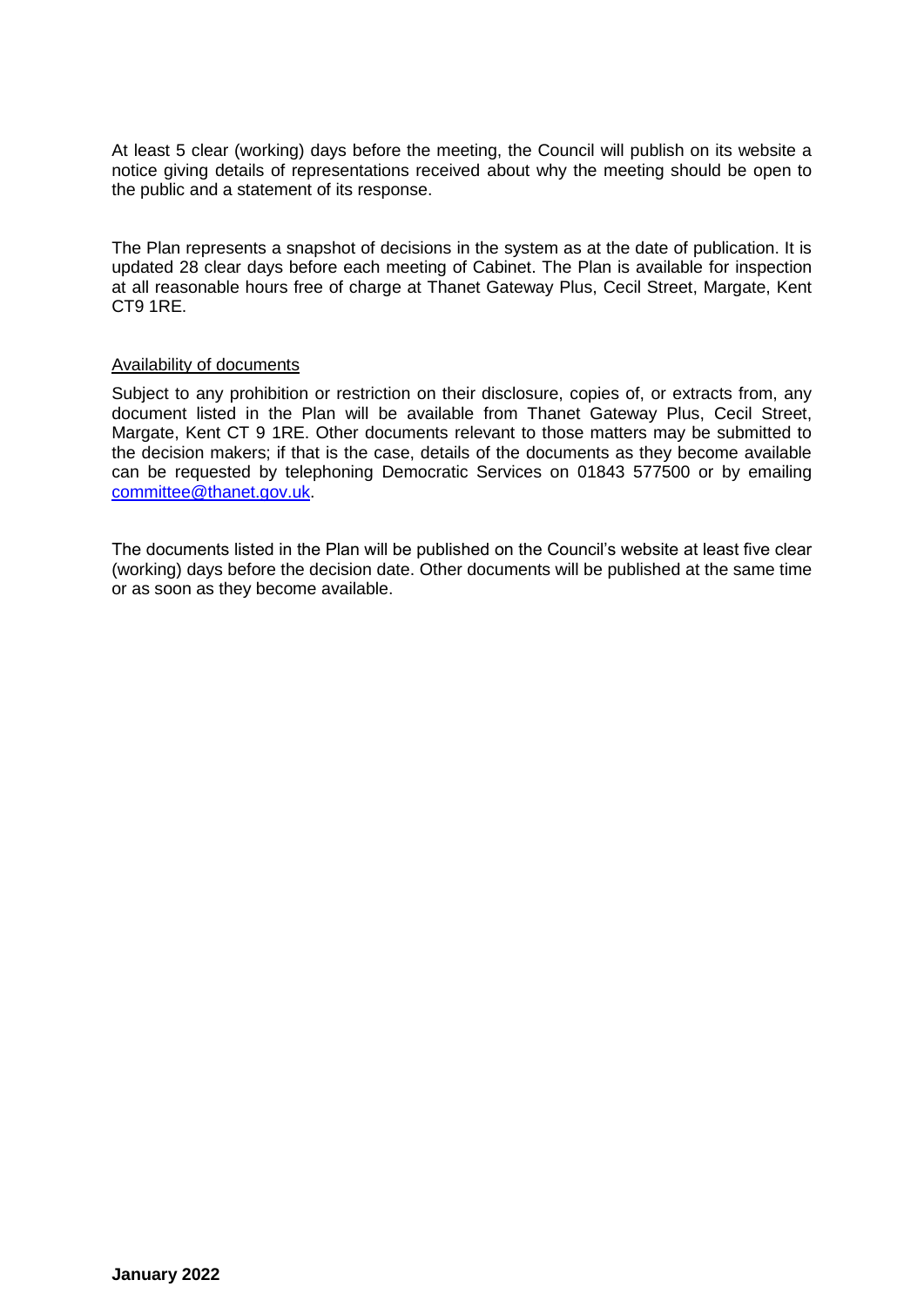

The Cabinet comprises the following Members who have responsibility for the portfolio areas shown:<br>Councillor Ash Ashbee Leader of the Council Councillor Ash Ashbee<br>Councillor Reece Pugh Councillor Reece Pugh Deputy Leader of the Council and Cabinet Member for Economic Development<br>Councillor Bob Bayford Cabinet Member for Environmental Services & Special Projects Councillor Bob Bayford<br>
Cabinet Member for Environmental Services & Special Projects<br>
Cabinet Member for Housing Councillor Jill Bayford<br>
Cabinet Member for Housing<br>
Councillor George Kup<br>
Cabinet Member for Commun Councillor George Kup<br>
Cabinet Member for Community Safety & Youth Engagement<br>
Councillor David Saunders<br>
Cabinet Member for Finance Cabinet Member for Finance

# **12 January 2022 to 30 June 2022**

| Decision to be<br><b>Considered</b>        | <b>What the Decision will</b><br>mean                                                                                                                                                                                               | 1. Decision Path/<br>2. Lead Officer                                                            | Lead<br><b>Cabinet</b><br><b>Member</b>                              | For<br>Decision by<br>(in case of $O$ &<br>S. consultation<br>date) | <b>Decision</b><br><b>Type</b> | Details of any<br>information likely to<br>be considered in<br>private under<br>Schedule 12A of the<br><b>Local Government</b><br><b>Act 1972</b> | <b>Documents</b><br>submitted to the<br><b>Decision Maker</b> |
|--------------------------------------------|-------------------------------------------------------------------------------------------------------------------------------------------------------------------------------------------------------------------------------------|-------------------------------------------------------------------------------------------------|----------------------------------------------------------------------|---------------------------------------------------------------------|--------------------------------|---------------------------------------------------------------------------------------------------------------------------------------------------|---------------------------------------------------------------|
| Fees and Charges<br>2022-23                | To agree fees and charges<br>for 2022/23                                                                                                                                                                                            | 1.Cabinet<br>Council<br>2.Chris Blundell,<br>Director of<br>Finance                             | Councillor<br>David<br>Saunders,<br>Cabinet<br>Member for<br>Finance | 18 Nov 21<br>12 Jan 22                                              | <b>Budget</b><br>setting       |                                                                                                                                                   | Cabinet report<br>Council report                              |
| Appointment of<br><b>External Auditors</b> | The Council will join the<br>national scheme for auditor<br>appointments and as such<br><b>Public Sector Audit</b><br>Appointments body will<br>facilitate the procurement<br>and appointment of the<br>Council's external auditors | 1.Governance &<br>Audit<br>Committee<br>Council<br>2. Chris Blundell,<br>Director of<br>Finance | Councillor<br>David<br>Saunders,<br>Cabinet<br>Member for<br>Finance | 1 Dec 21<br>12 Jan 22                                               | Non-Key                        |                                                                                                                                                   | <b>G&amp;A Committee</b><br>report<br>Council report          |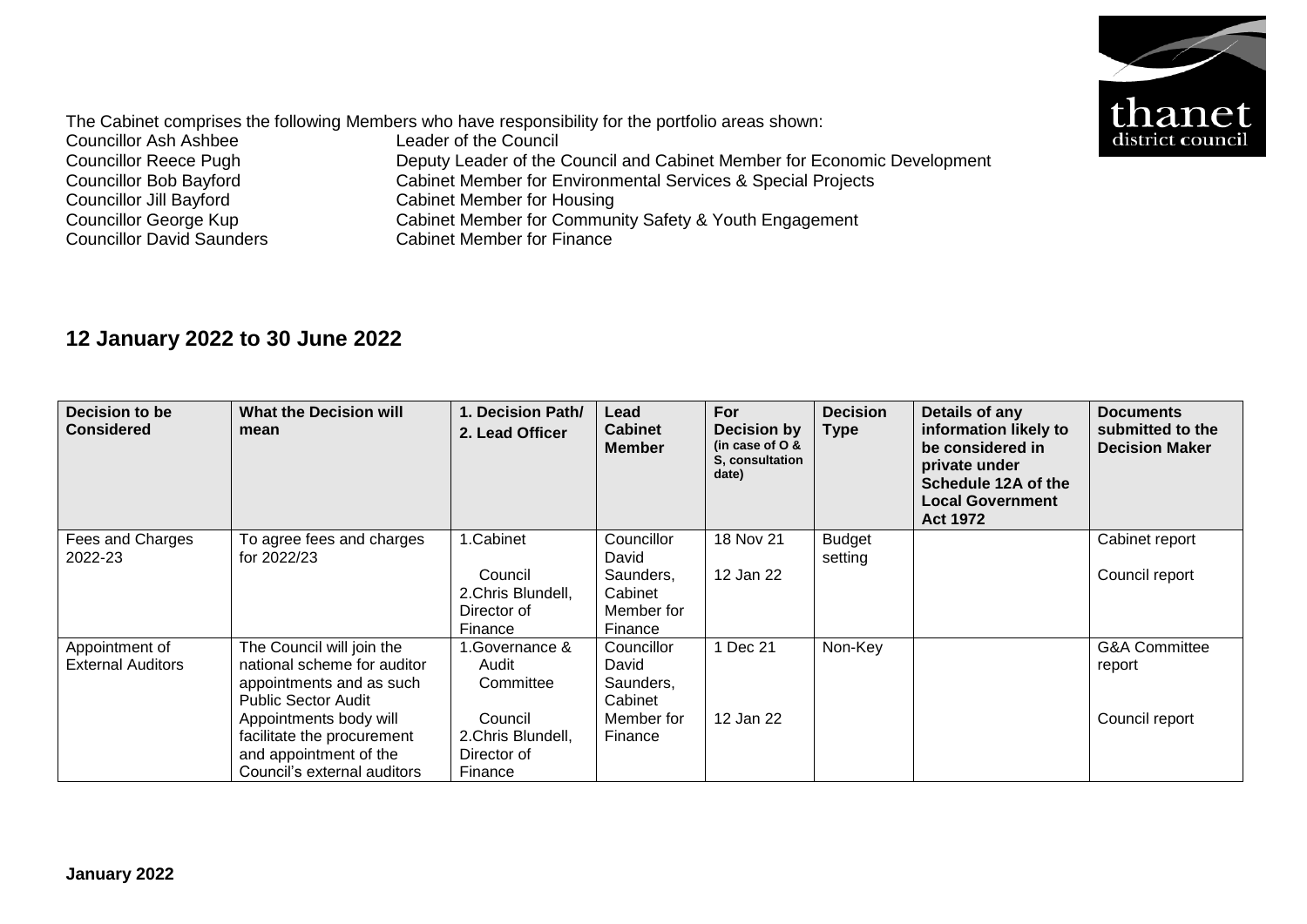| Decision to be<br><b>Considered</b>                                                      | <b>What the Decision will</b><br>mean                                                                | 1. Decision Path/<br>2. Lead Officer                                                                                  | Lead<br><b>Cabinet</b><br><b>Member</b>                              | For<br><b>Decision by</b><br>(in case of $O$ &<br>S, consultation<br>date) | <b>Decision</b><br><b>Type</b> | Details of any<br>information likely to<br>be considered in<br>private under<br>Schedule 12A of the<br><b>Local Government</b><br><b>Act 1972</b> | <b>Documents</b><br>submitted to the<br><b>Decision Maker</b>        |
|------------------------------------------------------------------------------------------|------------------------------------------------------------------------------------------------------|-----------------------------------------------------------------------------------------------------------------------|----------------------------------------------------------------------|----------------------------------------------------------------------------|--------------------------------|---------------------------------------------------------------------------------------------------------------------------------------------------|----------------------------------------------------------------------|
| Medium Term<br><b>Financial Strategy</b><br>2022-26                                      | To agree the Medium Term<br>Financial Strategy for 2022-<br>2026                                     | 1.Cabinet<br>2.Chris Blundell,<br>Director of<br>Finance                                                              | Councillor<br>David<br>Saunders,<br>Cabinet<br>Member for<br>Finance | 13 Jan 22                                                                  | <b>Budget</b><br>setting       |                                                                                                                                                   | Cabinet report                                                       |
| Budget 2022-23                                                                           | To agree the annual budget<br>for 2022-23                                                            | 1.Cabinet<br>Overview &<br><b>Scrutiny Panel</b><br>Cabinet<br>Council<br>2.Chris Blundell,<br>Director of<br>Finance | Councillor<br>David<br>Saunders,<br>Cabinet<br>Member for<br>Finance | 13 Jan 22<br>18 Jan 22<br>27 Jan 22<br>10 Feb 22                           | <b>Budget</b><br>setting       |                                                                                                                                                   | Cabinet report<br>OSP report<br>2nd Cabinet report<br>Council report |
| HRA Budget 2022-23                                                                       | To adopt the annual HRA<br>Budget for 2022-23                                                        | 1.Cabinet<br>Overview &<br><b>Scrutiny Panel</b><br>Cabinet<br>Council<br>2.Chris Blundell,<br>Director of<br>Finance | Councillor<br>David<br>Saunders,<br>Cabinet<br>Member for<br>Finance | 13 Jan 22<br>18 Jan 22<br>27 Jan 22<br>10 Feb 22                           | <b>Budget</b><br>setting       |                                                                                                                                                   | Cabinet report<br>OSP report<br>2nd Cabinet report<br>Council report |
| <b>Treasury Management</b><br>Strategy & Annual<br><b>Investment Strategy</b><br>2022-23 | To agree the Treasury<br>Management Strategy &<br><b>Annual Investment Strategy</b><br>for 2022-2023 | 1.Cabinet<br>2.Chris Blundell,<br>Director of<br>Finance                                                              | Councillor<br>David<br>Saunders,<br>Cabinet<br>Member for<br>Finance | 13 Jan 22                                                                  | Non-Key                        |                                                                                                                                                   | Cabinet report                                                       |